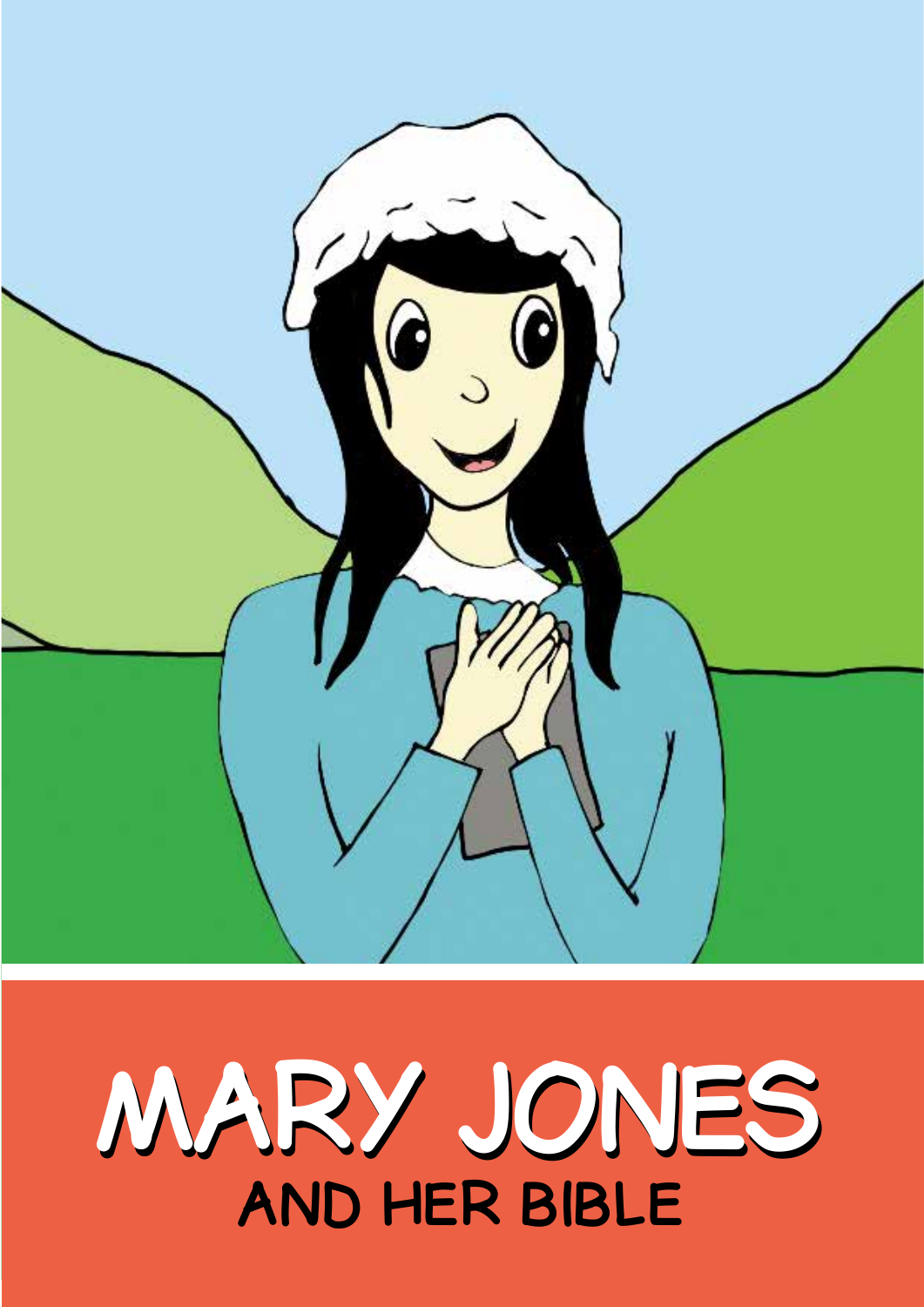

in a far away country called Wales with her mom and dad. They did not have a lot of money. There was no school close to where Mary lived and so, she had not learnt to read and write.



Every Sunday, Mary went to church with her parents. There, she would listen to the minister reading from the big Bible. Mary tried really hard to remember all the stories the minister read in church, but it was too difficult.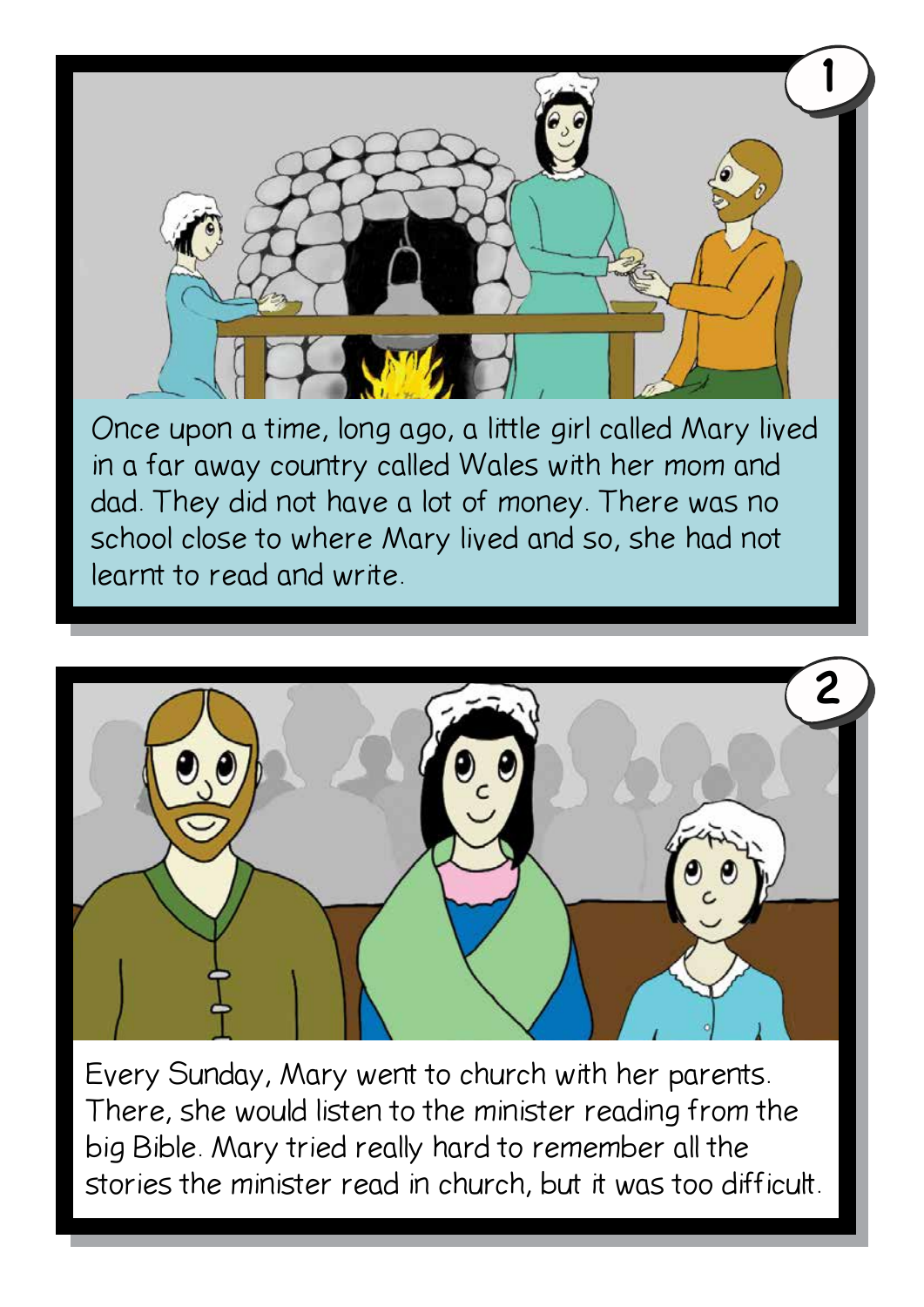

But in those days, books were very expensive. Mrs Evans, who lived close by, was lucky enough to have a Bible of her own.

**4**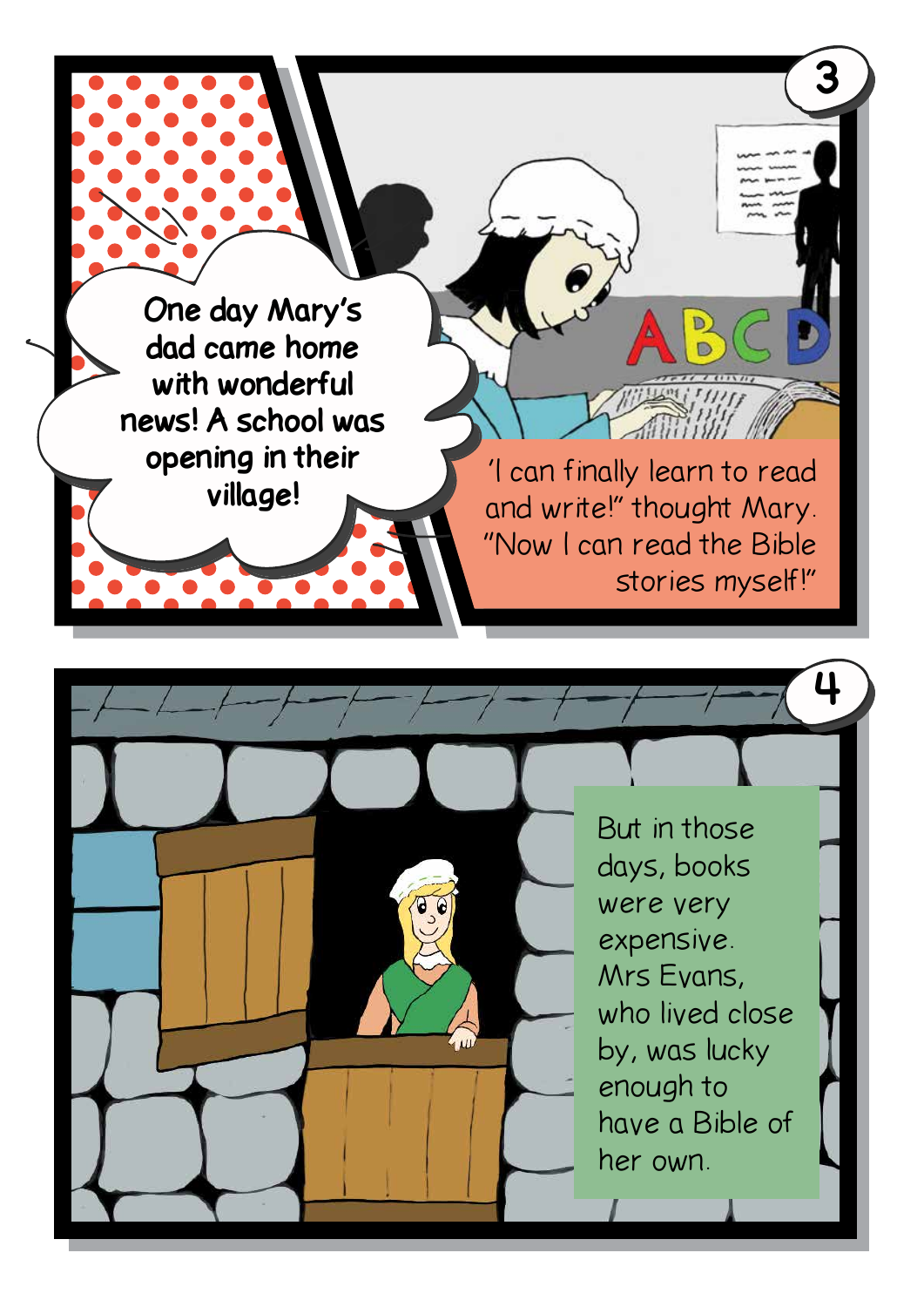She knew how much Mary loved Bible stories. One day, she invited Mary to her house to come and read from her Bible.

**5**



Then and there, she decided to do whatever it took to get a Bible of her own.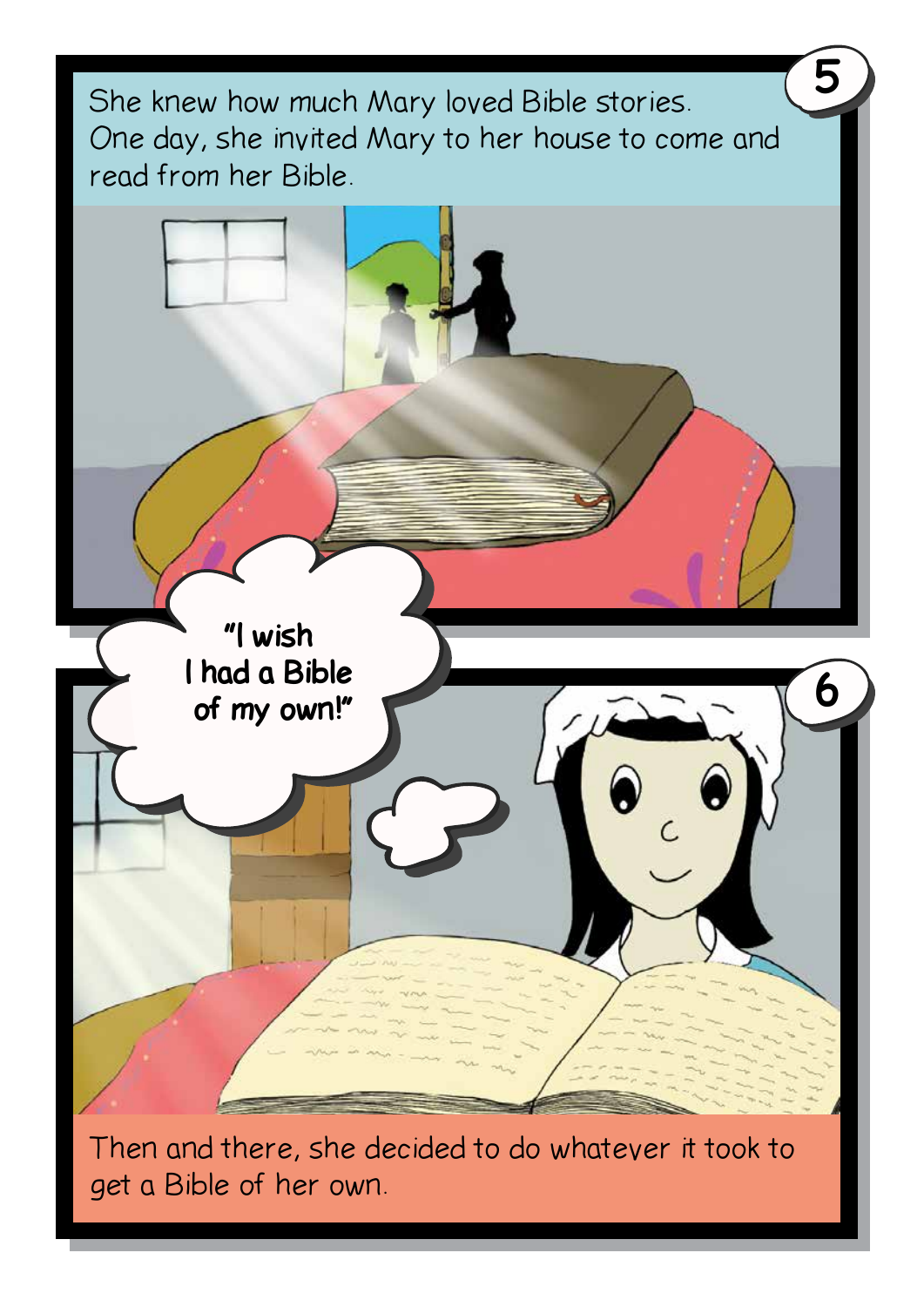



Finally, after six years, she had enough money to buy a Bible. But there were no Bibles in her town that she could buy.

Mary would have to travel far away to a town called Bala to buy a Bible. In those days, there were no cars or busses, Mary would have to walk. **8**

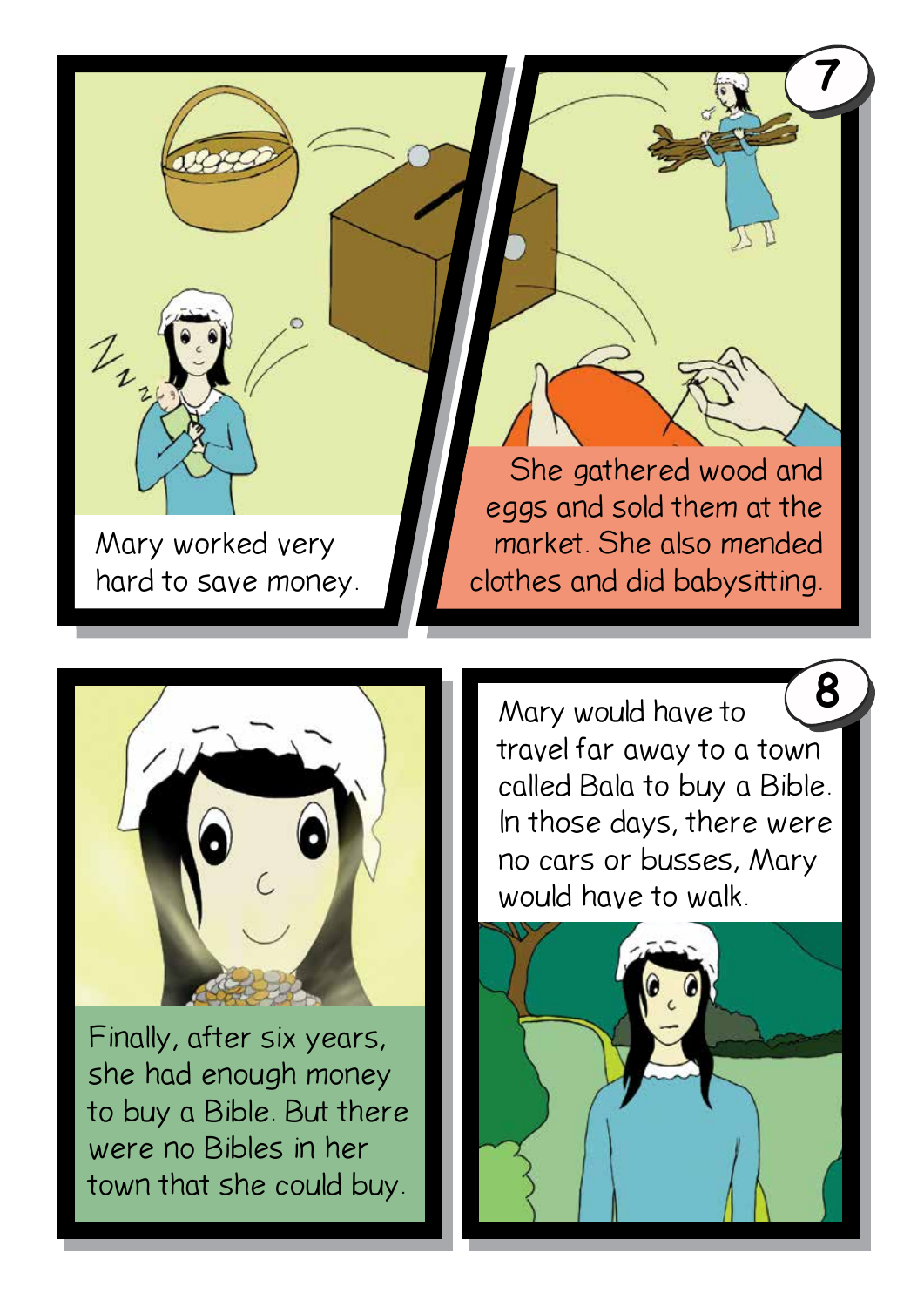She walked barefoot all day over rocky mountain paths, saving her only pair of shoes for when she arrived. Tired and hungry, Mary arrived in Bala as the sun was disappearing behind the hills.

**9**

**10**



The next morning, Mary raced off to see Rev Charles who would sell her a Bible.

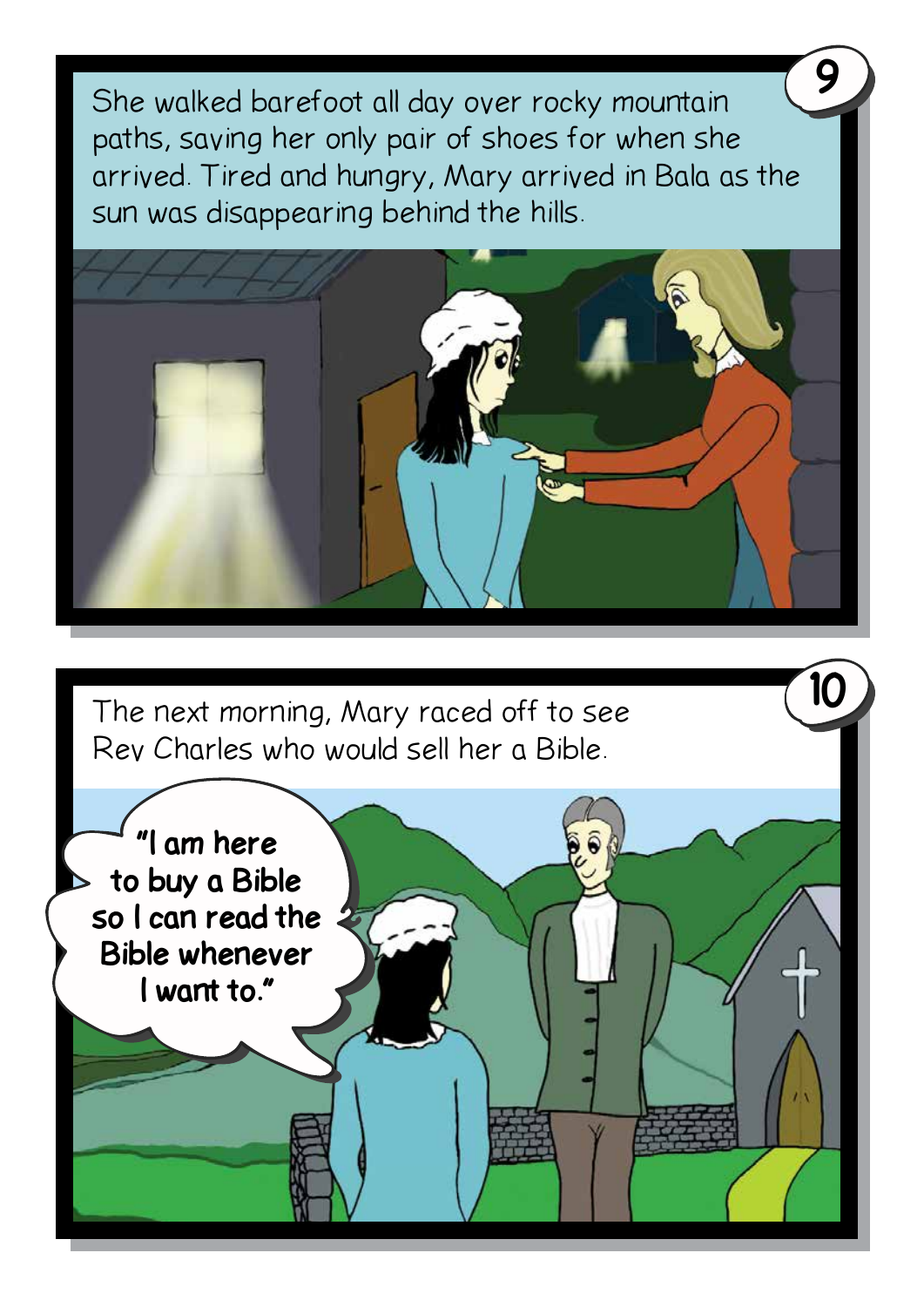

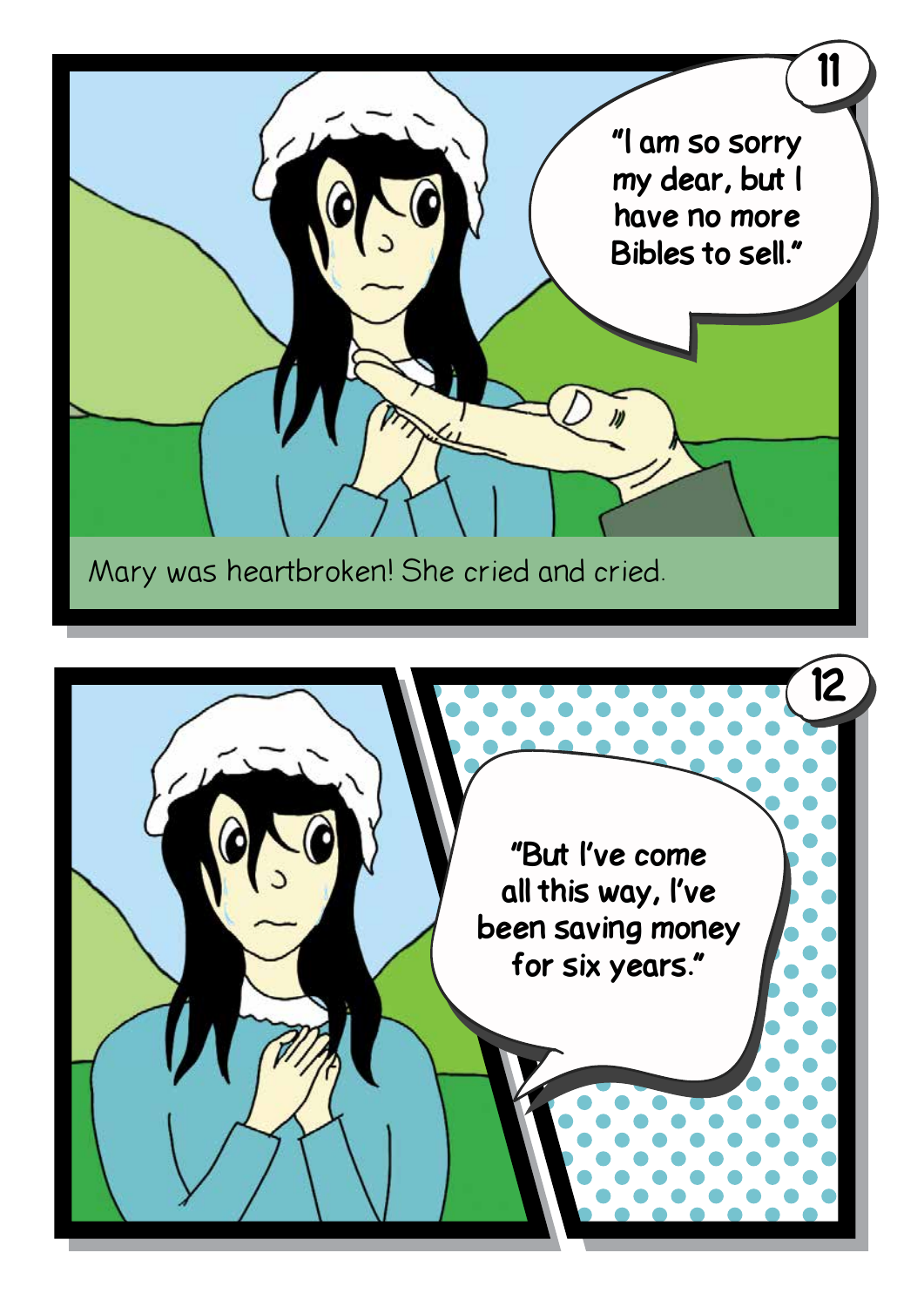Rev Charles could see how important the Bible was to Mary, and decided to help her.

**13**

A very happy Mary took her Bible home to her parents. Now, she didn't have to wait for Sunday in church, she could read the Bible whenever she wanted. **"Oh thank you Mister Charles, thank you, thank you, thank you!" "Here you go, Mary, you can have one of my very own Bibles." 14**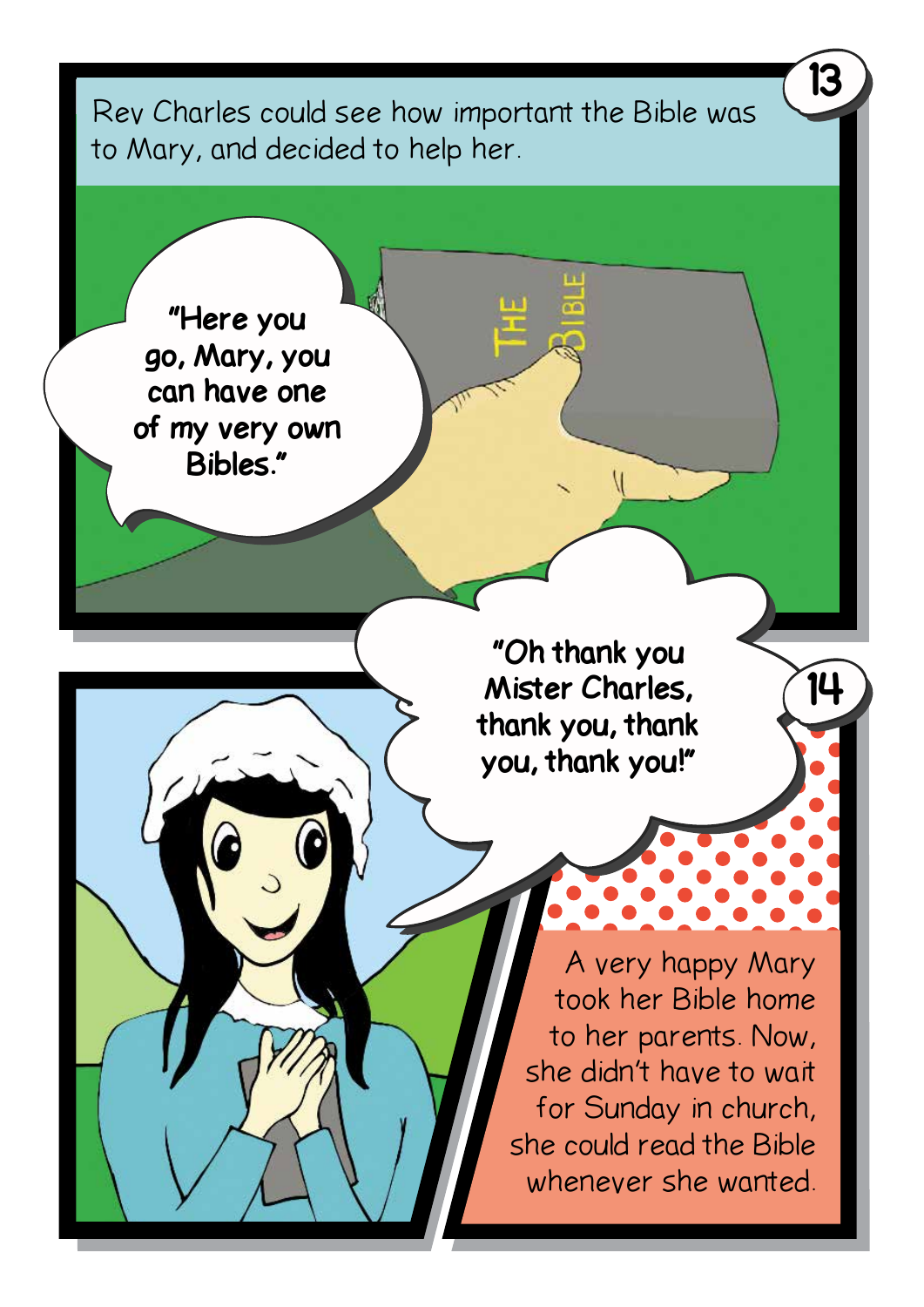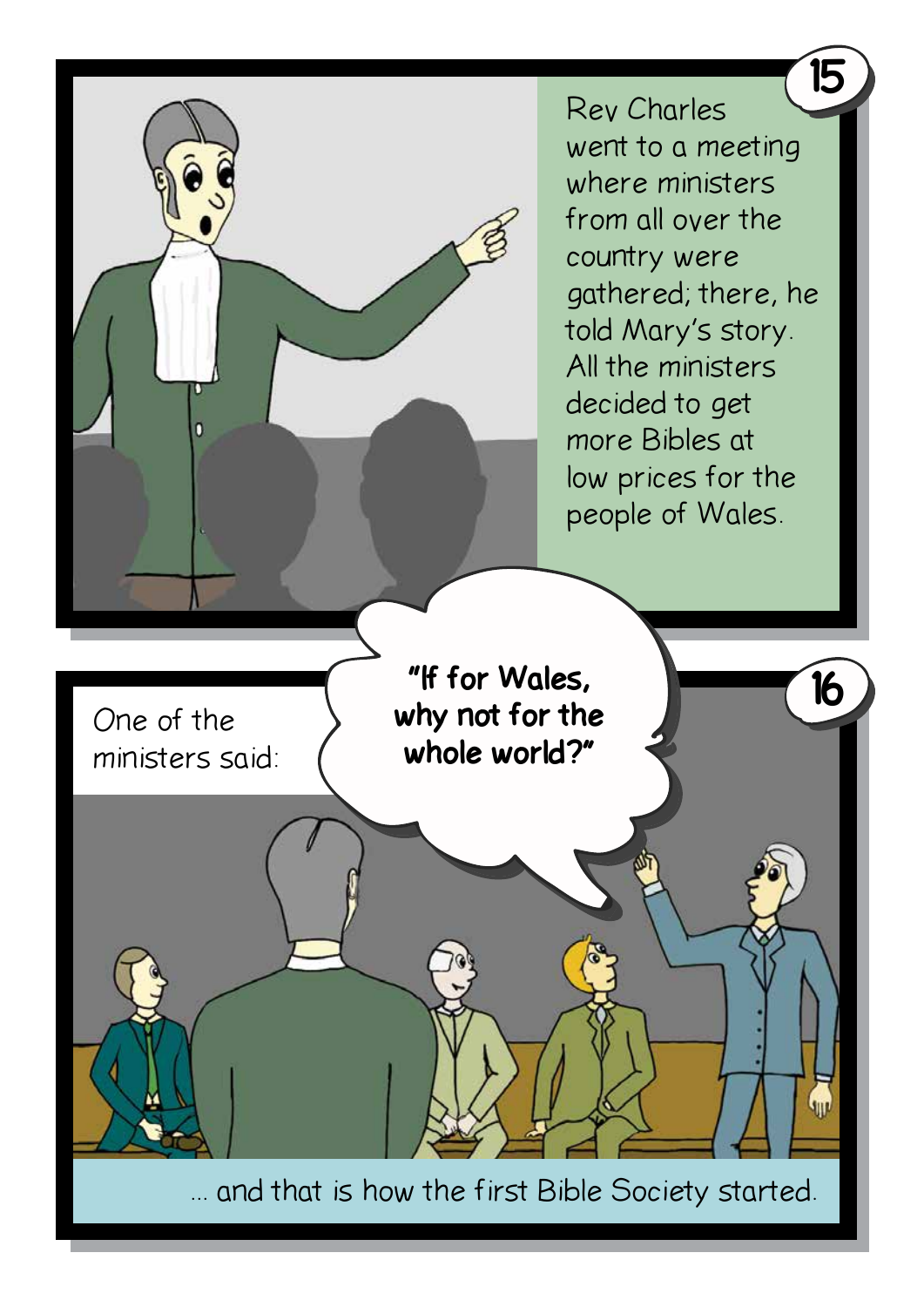Today there are more than 140 Bible Societies all over the world who help people like Mary. The Bible Society of South Africa makes Bibles available at low prices in all **DD** of our country's 11 QD languages, so that everybody can afford a Bible of their own.

**17**

**18**

**We need your HELP**

о

Π

N

n

Π

N

'N

**NN** 

П R

Translating Bibles takes a long time and cost a lot of money. Ask you mom or dad to fill in the attached form, tear it off, and send it to your nearest Bible House.

**But I've comment**<br>But I've comment **butler** cruitarent **beceive a Diple Of for six years** of the six years of the six years of the six years of the six years of the six years of the six years of the six years of the six years of the six years of the six years of the six years of the six years of You can help other children to receive a Bible of their own!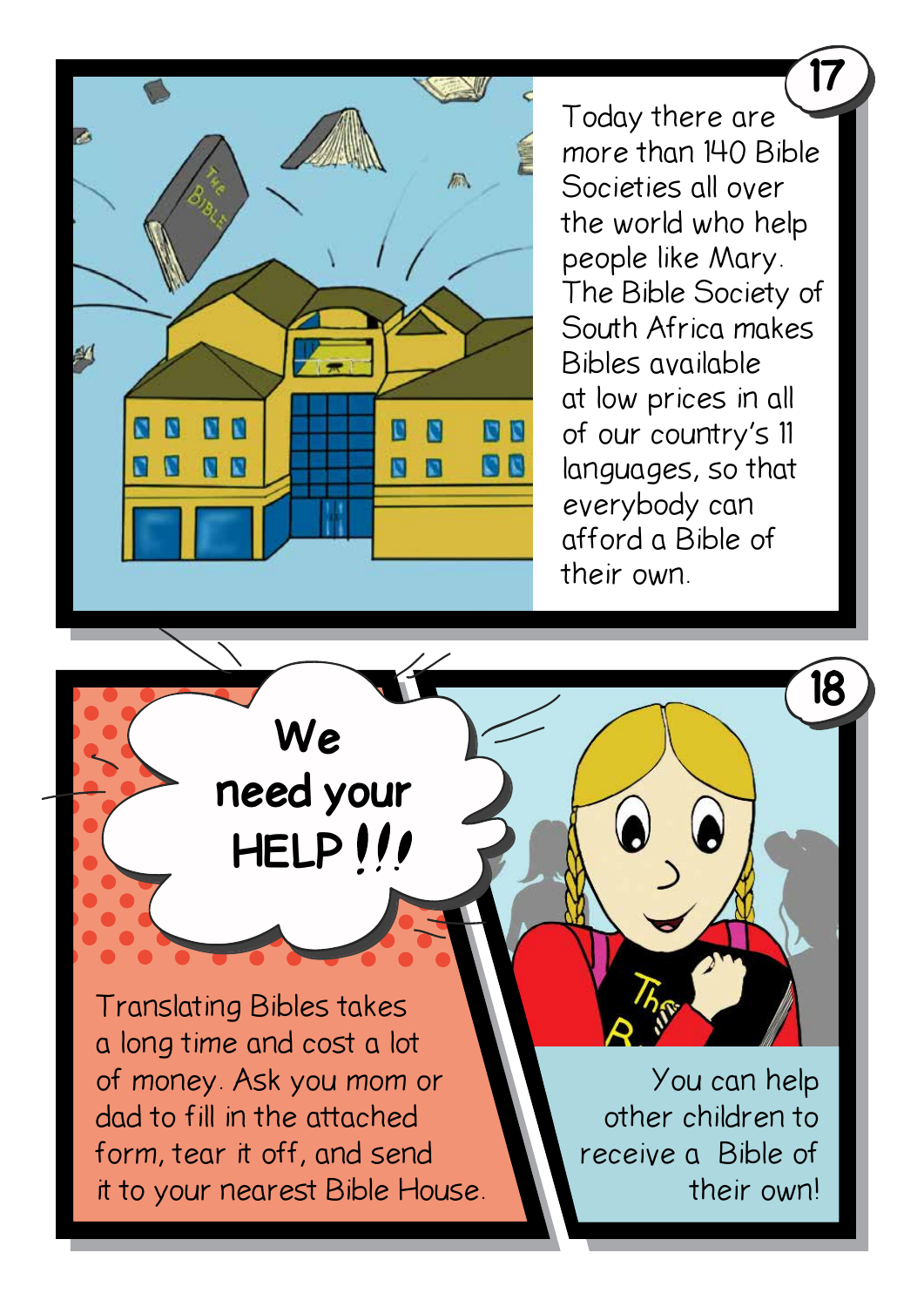

| in order that children without Bibles may have the |
|----------------------------------------------------|
| same joy and privilege.                            |
|                                                    |
|                                                    |
|                                                    |
| Denomination: _____________________________        |
|                                                    |
|                                                    |